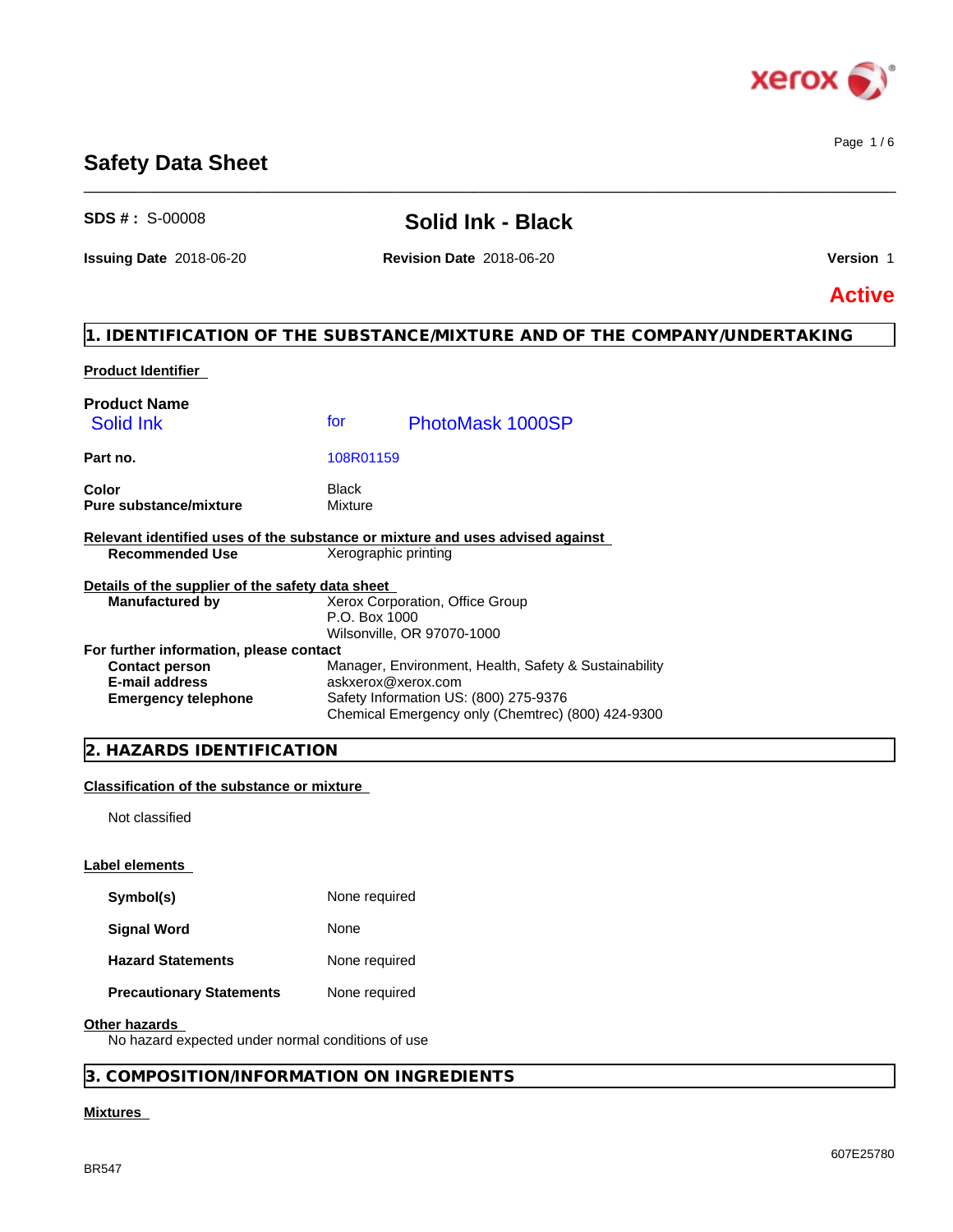

# \_\_\_\_\_\_\_\_\_\_\_\_\_\_\_\_\_\_\_\_\_\_\_\_\_\_\_\_\_\_\_\_\_\_\_\_\_\_\_\_\_\_\_\_\_\_\_\_\_\_\_\_\_\_\_\_\_\_\_\_\_\_\_\_\_\_\_\_\_\_\_\_\_\_\_\_\_\_\_\_\_\_\_\_\_\_\_\_\_\_\_\_\_\_ **SDS # :** S-00008 **Solid Ink - Black** Page 2 / 6

| <b>Chemical Name</b> | CAS No.     | Weight %  | <b>Classification (Reg.</b><br>1272/2008) | <b>Hazard Statements</b> |
|----------------------|-------------|-----------|-------------------------------------------|--------------------------|
| Paraffin wax         | 8002-74-2   | 50-60     | $-$                                       | $\overline{\phantom{a}}$ |
| Resin                | Proprietary | $10 - 20$ | $\sim$                                    | $\overline{\phantom{a}}$ |
| Black dye            | Proprietary | 0-10      | $\overline{\phantom{a}}$                  | $\sim$ $\sim$            |

"--" indicates no classification or hazard statements apply.

#### **4. FIRST AID MEASURES**

#### **Description of first-aid measures**

| <b>General advice</b> | IN CASE OF SERIOUS OR PERSISTENT CONDITIONS. CALL A DOCTOR OR    |
|-----------------------|------------------------------------------------------------------|
|                       | EMERGENCY MEDICAL CARE.                                          |
| Eye contact           | Not an expected route of exposure. Wash off with plenty of water |
| <b>Skin contact</b>   | Wash off with warm water and soap                                |
| <b>Inhalation</b>     | Not applicable                                                   |
| Ingestion             | Not applicable                                                   |
|                       |                                                                  |

**Most important symptoms and effects, both acute and delayed**

| <b>Acute toxicity</b>                |                                              |
|--------------------------------------|----------------------------------------------|
| <b>Eyes</b>                          | Not expected to be an irritant               |
| Skin                                 | Not expected to be an irritant               |
| <b>Inhalation</b>                    | Not applicable                               |
| Ingestion                            | Not applicable                               |
| <b>Main symptoms</b>                 | No known effects under normal use conditions |
| <b>Aggravated Medical Conditions</b> | None under normal use conditions             |

**Indication of immediate medical attention and special treatment needed Protection of first-aiders** No special protective equipment required **Notes to physician** Treat symptomatically

#### **5. FIRE-FIGHTING MEASURES**

#### **Extinguishing media**

**Suitable extinguishing media** Dry powder, Carbon dioxide (CO<sub>2</sub>), Halons **Unsuitable extinguishing media** No information available

### **Special hazards arising from the substance or mixture**

Thermal decomposition can lead to release of irritating gases and vapors

#### **Advice for fire-fighters**

Wear self-contained breathing apparatus and protective suit

| <b>Other information</b> |                              |          |  |
|--------------------------|------------------------------|----------|--|
| <b>Flash point</b>       | > 221 °C                     | > 429 °F |  |
| Method                   | Pensky-Martens closed tester |          |  |

#### **6. ACCIDENTAL RELEASE MEASURES**

## **Personal precautions, protective equipment and emergency procedures**

None required

#### **Environmental precautions**

No special environmental precautions required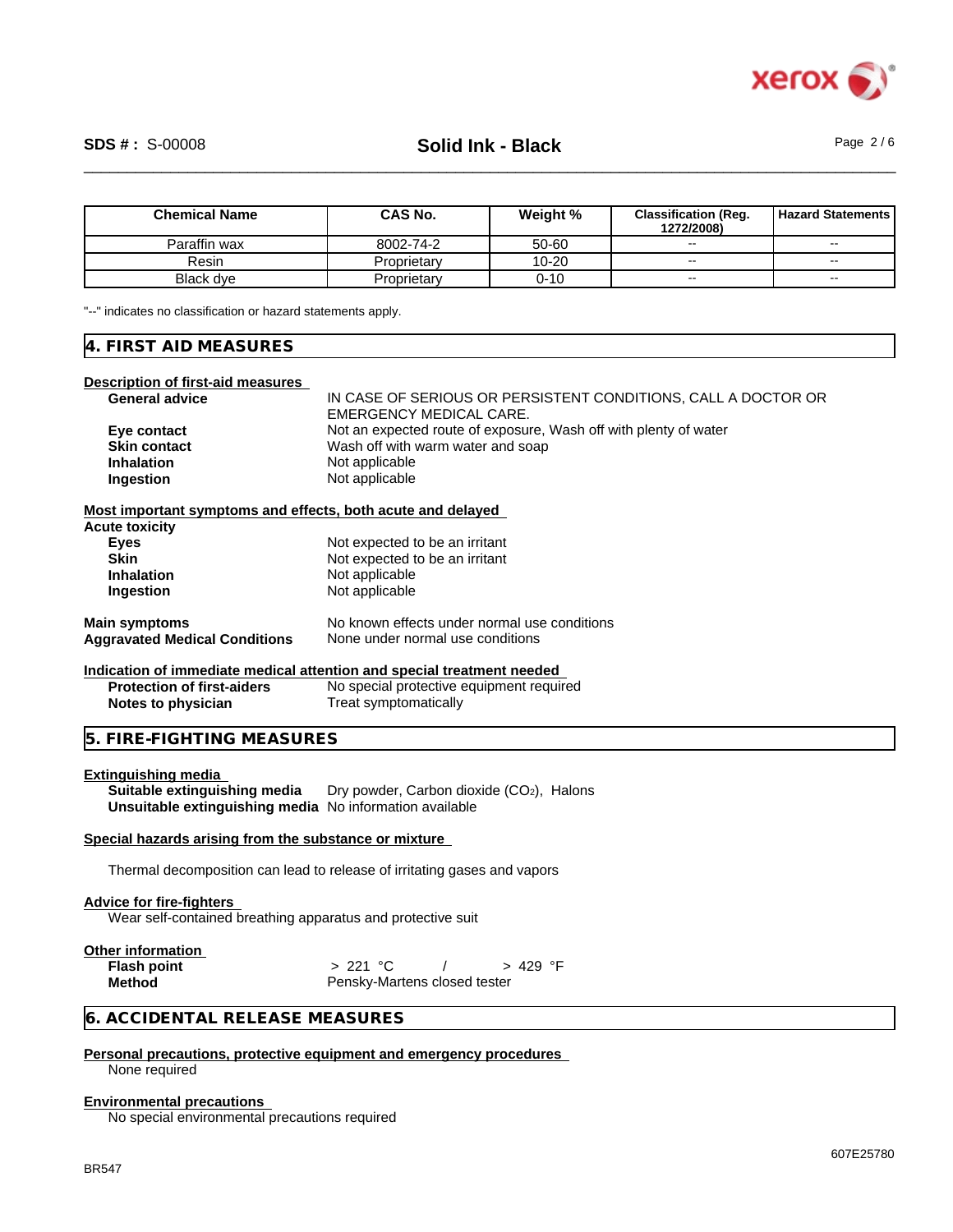

# \_\_\_\_\_\_\_\_\_\_\_\_\_\_\_\_\_\_\_\_\_\_\_\_\_\_\_\_\_\_\_\_\_\_\_\_\_\_\_\_\_\_\_\_\_\_\_\_\_\_\_\_\_\_\_\_\_\_\_\_\_\_\_\_\_\_\_\_\_\_\_\_\_\_\_\_\_\_\_\_\_\_\_\_\_\_\_\_\_\_\_\_\_\_ **SDS # :** S-00008 **Solid Ink - Black** Page 3 / 6

# **Methods and material for containment and cleaning up Methods for containment** Not applicable **Methods for cleaning up** Pick up and transfer to properly labeled containers **Reference to other sections** See section 12 for additional ecological information See Section 13 for additional information **7. HANDLING AND STORAGE Precautions for safe handling Advice on safe handling** When using, do not eat, drink or smoke For personal protection see section 8 **Conditions for safe storage, including any incompatibilities Technical measures and storage** Keep tightly closed in a dry and cool place **conditions Incompatible products** None known **Specific end uses** Printing **8. EXPOSURE CONTROLS/PERSONAL PROTECTION Control parameters Exposure Limits Chemical Name ACGIH TLV OSHA PEL**<br> **Paraffin wax COLL TWA:** 2 mg/m<sup>3</sup> Paraffin wax  $\frac{1}{2}$  TWA: 2 mg/m<sup>3</sup> Ceiling:  $0.1$  mg/m<sup>3</sup> **Exposure controls Engineering measures** None under normal use conditions **Individual protection measures, such as personal protective equipment (PPE) Eye/Face protection** No special protective equipment required **Respiratory protection** No special protective equipment required. **9. PHYSICAL AND CHEMICAL PROPERTIES Information on basic physical and chemical properties**

| Appearance<br><b>Physical state</b><br><b>Color</b> | Granules<br>Solid<br><b>Black</b> |                                  | Odor<br><b>Odor threshold</b><br>рH | Faint<br>No information available<br>Not applicable |
|-----------------------------------------------------|-----------------------------------|----------------------------------|-------------------------------------|-----------------------------------------------------|
| <b>Flash point</b>                                  | > 221 °C                          | $> 429$ °F                       | <b>Method</b>                       | Pensky-Martens closed tester                        |
| <b>Boiling point/range</b><br>Softening point       |                                   | Not applicable<br>Not applicable |                                     |                                                     |
| <b>Evaporation rate</b>                             | <b>Flammability Limits in Air</b> | Not applicable<br>Not applicable |                                     |                                                     |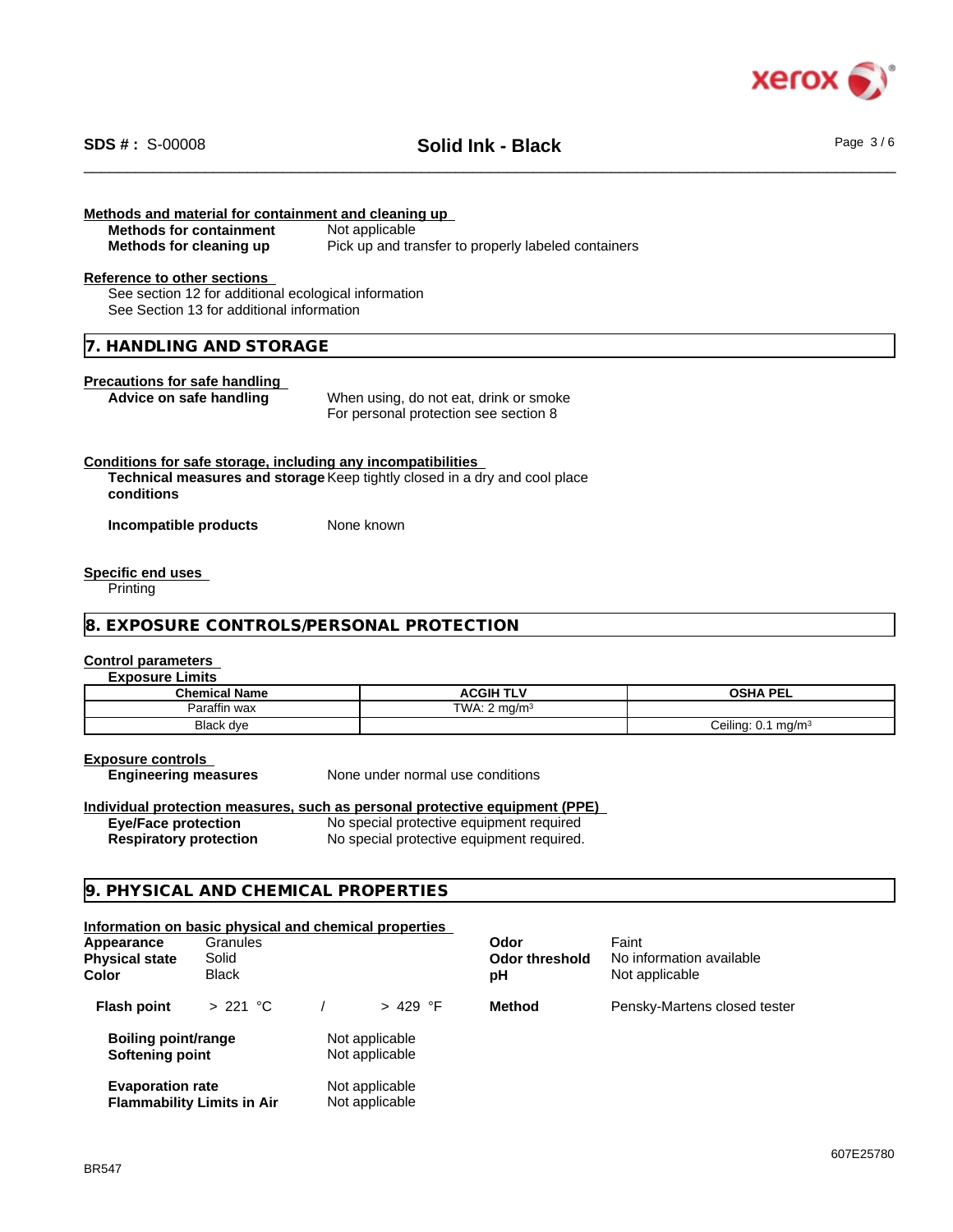

# \_\_\_\_\_\_\_\_\_\_\_\_\_\_\_\_\_\_\_\_\_\_\_\_\_\_\_\_\_\_\_\_\_\_\_\_\_\_\_\_\_\_\_\_\_\_\_\_\_\_\_\_\_\_\_\_\_\_\_\_\_\_\_\_\_\_\_\_\_\_\_\_\_\_\_\_\_\_\_\_\_\_\_\_\_\_\_\_\_\_\_\_\_\_ **SDS # :** S-00008 **Solid Ink - Black** Page 4 / 6

| Vapor pressure                   | Not applicable   |
|----------------------------------|------------------|
| Vapor density                    | Not applicable   |
| <b>Specific gravity</b>          | $\sim 1$ @ 25 °C |
| <b>Water solubility</b>          | Insoluble        |
| <b>Partition coefficient</b>     | Not applicable   |
| <b>Autoignition temperature</b>  | Not applicable   |
| <b>Decomposition temperature</b> | Not determined   |
| <b>Viscosity</b>                 | Not applicable   |
| <b>Explosive properties</b>      | Not explosive    |
| <b>Oxidizing properties</b>      | Not applicable   |

#### **Other information**

None

#### **10. STABILITY AND REACTIVITY**

#### **Reactivity**

No dangerous reaction known under conditions of normal use

#### **Chemical stability**

Stable under normal conditions

#### **Possibility of hazardous reactions**

**Hazardous reactions** None under normal processing **Hazardous polymerization** Hazardous polymerization does not occur

#### **Conditions to avoid**

Temperatures above 200°C

#### **Incompatible Materials**

None known

#### **Hazardous decomposition products**

Thermal decomposition can lead to release of irritating gases and vapors

#### **11. TOXICOLOGICAL INFORMATION**

*The toxicity information below is for the solid ink products and is based on studies conducted on each individual Xerox proprietary ingredient. Individual ingredient percent compositions in the ink products were considered in the final assessment.*

#### **Information on toxicological effects**

**Acute toxicity Product Information**

**Irritation** Not expected to be an irritant **Oral LD50** No product level data available<br> **Dermal LD50** No product level data available No product level data available

#### **Component Information**

| <b>Chemical Name</b> | $\sim$ $\sim$ $\sim$<br>l Inhalation<br>∟∪∪∪ | <b>Dermal LD50</b>       | <b>_D50</b><br>Oral I    |
|----------------------|----------------------------------------------|--------------------------|--------------------------|
| <br>Paraffin wax     |                                              | 3600<br>Rabbit,<br>ma/ka | 5000<br>์ Rat<br>) ma/ka |

#### **Chronic toxicity**

| <b>Sensitization</b>        |
|-----------------------------|
| <b>Neurological Effects</b> |
| <b>Target organ effects</b> |

Not expected to be a sensitizer **No information available No information available**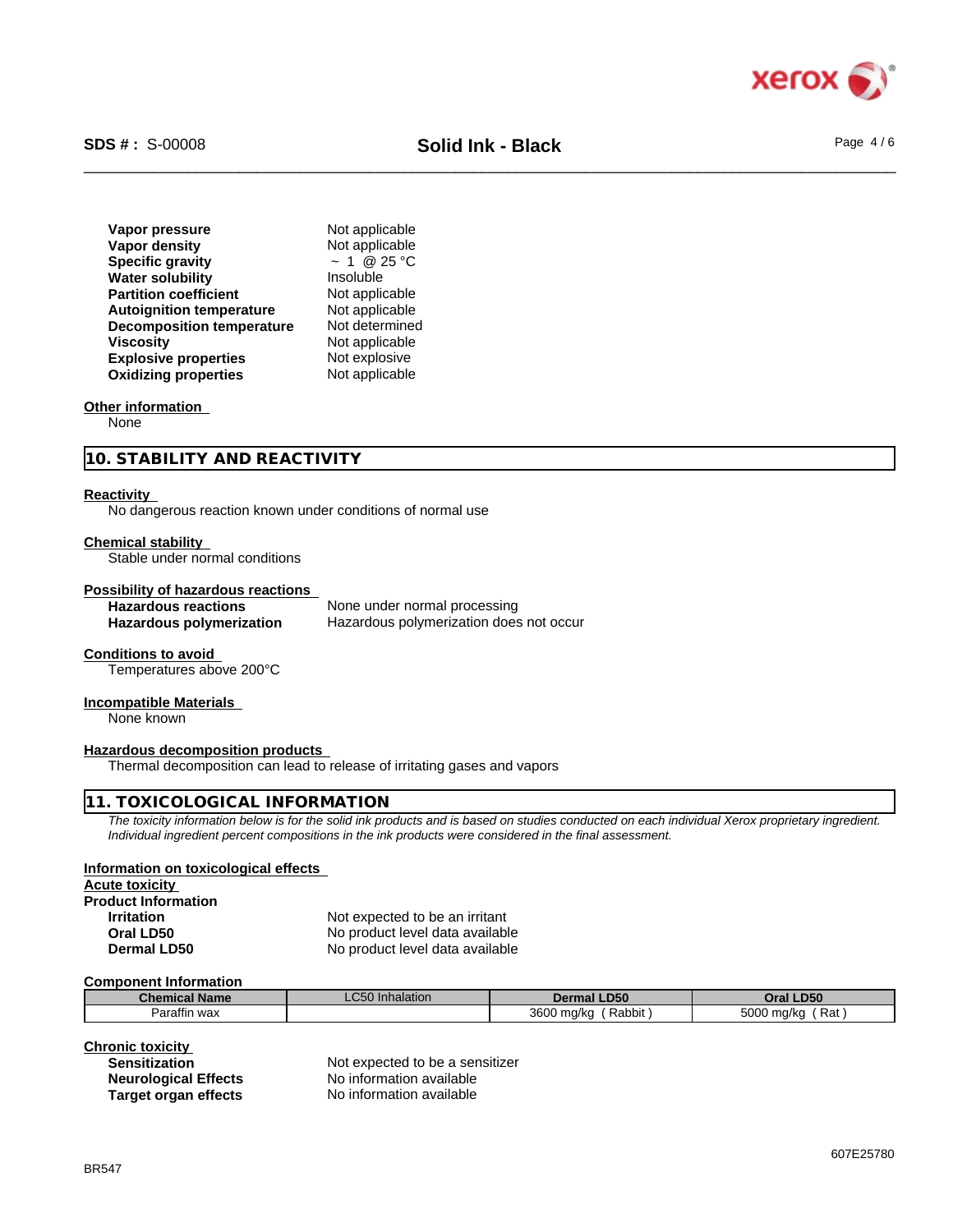

# \_\_\_\_\_\_\_\_\_\_\_\_\_\_\_\_\_\_\_\_\_\_\_\_\_\_\_\_\_\_\_\_\_\_\_\_\_\_\_\_\_\_\_\_\_\_\_\_\_\_\_\_\_\_\_\_\_\_\_\_\_\_\_\_\_\_\_\_\_\_\_\_\_\_\_\_\_\_\_\_\_\_\_\_\_\_\_\_\_\_\_\_\_\_ **SDS # :** S-00008 **Solid Ink - Black** Page 5 / 6

| <b>CMR Effects</b>           |                                               |
|------------------------------|-----------------------------------------------|
| <b>Mutagenic effects</b>     | Not expected to be mutagenic                  |
| <b>Reproductive toxicity</b> | No information available                      |
| Carcinogenicity              | Contains no ingredient listed as a carcinogen |
| Other toxic effects          |                                               |
| <b>Aspiration Hazard</b>     | Not applicable                                |
| Other adverse effects        | None known                                    |

## **12. ECOLOGICAL INFORMATION**

#### **Toxicity**

On available data, the mixture / preparation is not harmful to aquatic life

#### **Persistence and degradability**

Not readily biodegradable

### **Bioaccumulative potential**

Bioaccumulation is unlikely

#### **Mobility in soil**

Insoluble in water

#### **Other adverse effects**

Presents little or no hazard to the environment.

| 13. DISPOSAL CONSIDERATIONS                                                                                                                                                                                          |  |  |  |  |
|----------------------------------------------------------------------------------------------------------------------------------------------------------------------------------------------------------------------|--|--|--|--|
|                                                                                                                                                                                                                      |  |  |  |  |
| This material, as supplied, is not a hazardous waste according to Federal regulations (40<br>CFR 261)<br>Waste must be disposed of in accordance with federal, state and local environmental<br>control regulations. |  |  |  |  |
| No special precautions are needed in handling this material                                                                                                                                                          |  |  |  |  |
|                                                                                                                                                                                                                      |  |  |  |  |

# **California Waste Status**

This product contains one or more substances that are listed with the State of California as a hazardous waste.

| <b>Chemical Name</b> | California Hazardous Waste Status |
|----------------------|-----------------------------------|
| Black dye            | Toxic                             |
|                      | Corrosive                         |
|                      | Ignitable                         |

# **14. TRANSPORT INFORMATION**

This material is not subject to regulation as a hazardous material for shipping

# **15. REGULATORY INFORMATION**

### **Safety, health and environmental regulations/legislation specific for the substance or mixture**

#### **OSHA Regulatory Status**

This material is not considered hazardous by the OSHA Hazard Communication Standard (29 CFR 1910.1200)